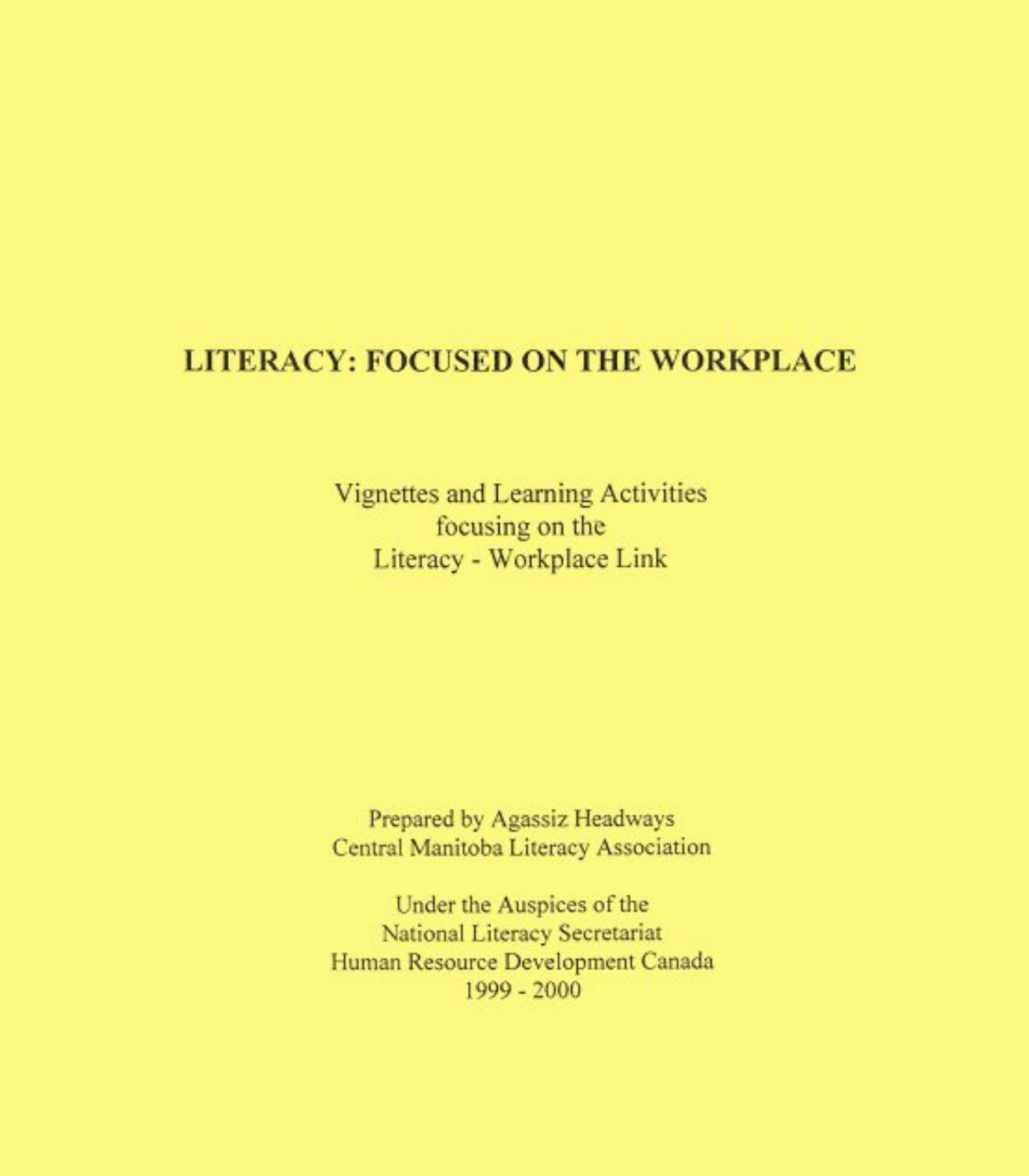## **Table of Contents**

[Ken's Story](#page-2-0)  [Ken's Story Vocabulary Match](#page-4-0)  [Ken'S Story Learning About Past Tense](#page-5-0)  [Saksay's Story](#page-6-0)  [Saksay's Story](#page-8-0)  [Vocabulary Square Frame](#page-9-0)  [Saksay's Story Answering W-5 Questions](#page-10-0)  [Making Comparisons](#page-11-0)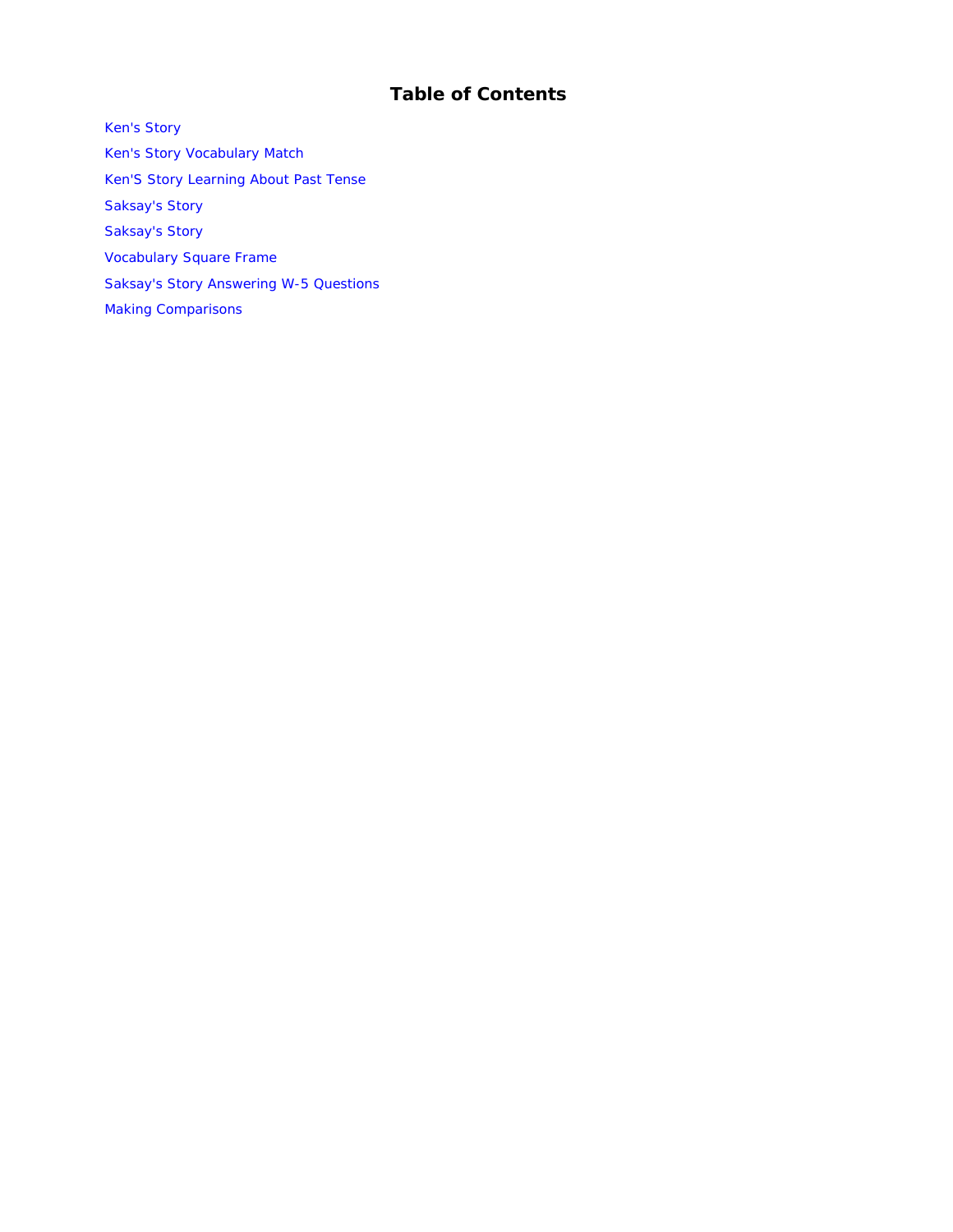### **KEN'S STORY**

<span id="page-2-0"></span>*Tell me about your family and where you grew up.* 

Ken: I grew up near MacGregor, Manitoba. My mother was from Sandy Bay First Nation and Dad was from Long Plain First Nation. Dad worked for a farmer. Mom stayed at home and looked after us. There were seven kids in our family, so she was busy. My parents did not encourage us to speak Saulteaux, but I do understand it and can speak it some.

### *What is your favourite memory of your childhood?*

Ken: I loved to go hunting with my Dad. I remember my first successful hunt. I got a bird. The family had a feast to celebrate and invited all the neighbours. Even today, I use the hunting skills I learned from my Dad.

### *What are your memories of school and learning to read?*

Ken: School was tough for me. I had to study hard to understand the work. My marks were not bad. Being aboriginal in a non aboriginal school made it difficult socially too. I never played hooky. My parents would not have liked it if I had. I got my Grade 10, and then our family moved to town. There were other things that happened and my going to school became less important.

*Tell me about your first job.* 

Ken: When I was in school I worked at the butcher shop in town part-time.

### *After you left school, what did you do?*

Ken: Well, my first job was with my brother at a plumbing shop in town. I liked it there and the work was good. They were willing to put me through the apprenticeship program, but the day I was to leave for school, I did not show up for work. From there I ended up doing labour jobs like masonry, carpenter's helper and working the midnight shift at 7-11. Those jobs were hardwork. After awhile I went back to a plumbing shop and began to do the apprenticeship program.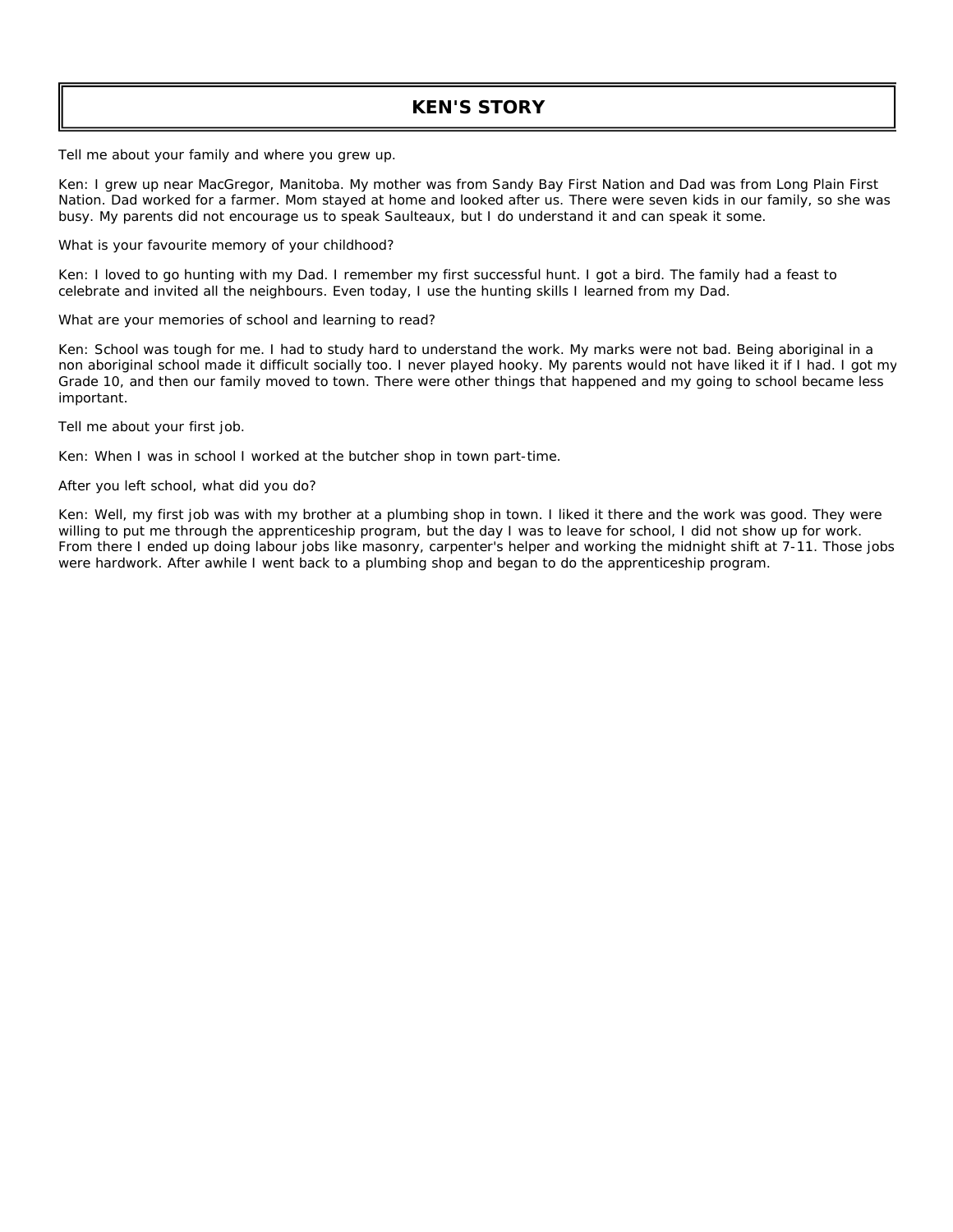#### *How did that go?*

Ken: I found that I had the basics for the work I needed to learn. I had to think back and remember somethings I knew already. I learned that I am good at thinking things through. I can see how something should be done in my mind, then I am able to draw out a plan for how to do the work. The thing I have found the hardest has been doing the math for electrical conversions. You have to get those right!

#### *Have you taken any other courses since you got your plumbing papers?*

Ken: Right now I am working on my gas fitters ticket. I goto school two nights a week and Saturdays. I have to do my studying around my work. It is busy. In the future I want to take the air exchange and ventilation program too. I also learn a lot through my work. Every time I have to do a job using new materials, I read the books that come with the things. This way I learn a lot.

#### *Today you have your own business don't you?*

Ken: Yes, three and a half years ago I left the company where I had worked for many years and started my own business. Most of the work I do is for an aboriginal community near where I live. I enjoy working on my own.

#### *You have three sons and two daughters. What do you tell them about studying and working?*

Ken: I always tell them they are smart and that they can do a good job. I tell them to work hard, be honest, pay their bills on time and to show respect. I don't know if any of my family will do the same work I do, but I want them to find work where they are happy. If you are happy with your work, you will be good at it.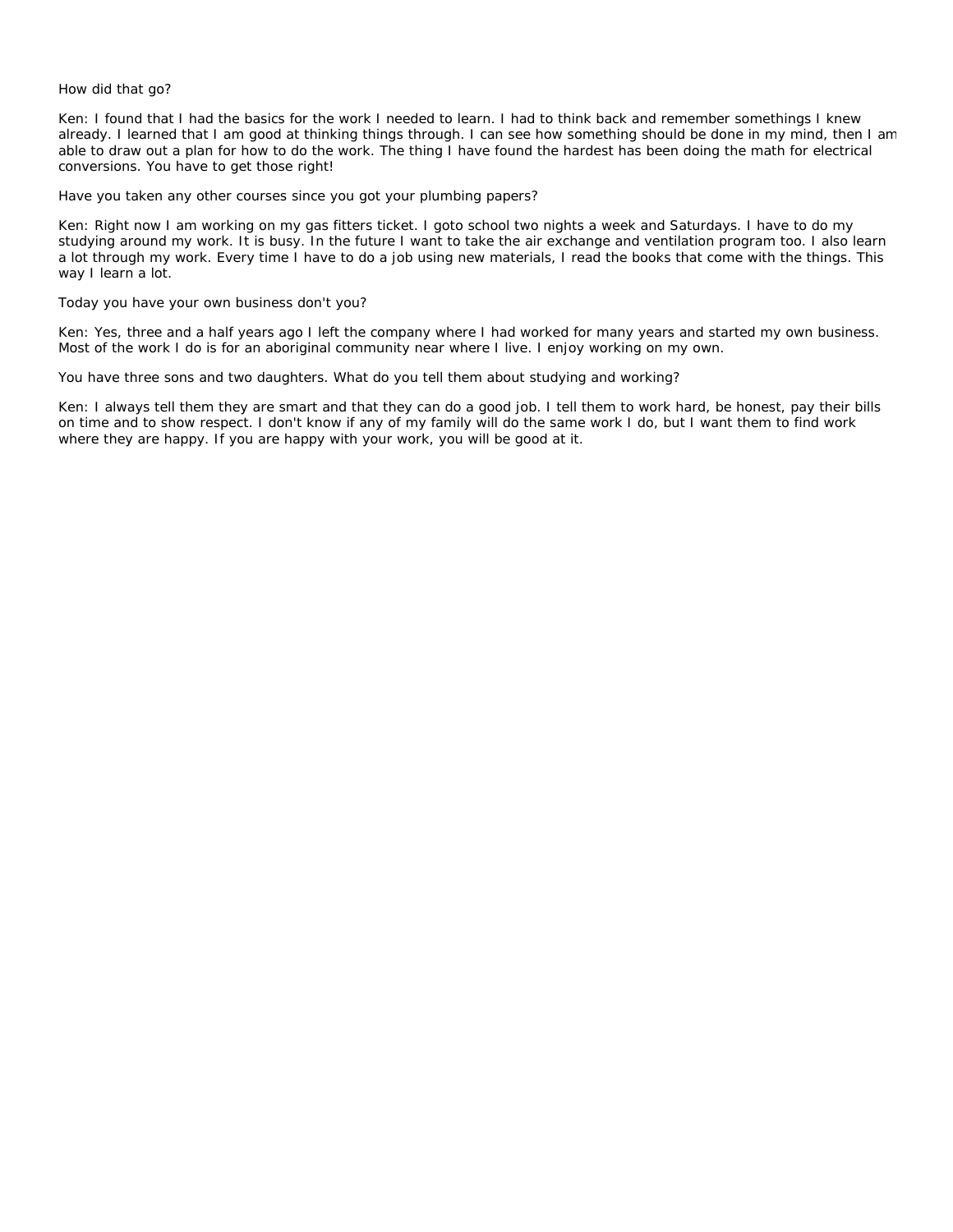## **KEN'S STORY Vocabulary Match**

<span id="page-4-0"></span>Match these words with the meanings below. Write the word in the blank by the meaning you choose.

| childhood  | difficult      |
|------------|----------------|
| speak      | labour job     |
| favourite  | butcher shop   |
| memory     | apprenticeship |
| feast      | conversions    |
| neighbours | important      |
| community  | materials      |

| 1. a way of learning a skill                 |  |
|----------------------------------------------|--|
| 2. changes                                   |  |
| 3. work one does with ones hands and muscles |  |
| 4. the time one is a child                   |  |
| 5. of value                                  |  |
| 6. a place to buy meat                       |  |
| 7 things used to do a job                    |  |
| 8. hard                                      |  |
| 9. a big meal                                |  |
| 10. something remembered                     |  |
| 11. a group of people living together        |  |
| 12. something one likes a lot                |  |
| 13. to say                                   |  |
| 14. people living close by                   |  |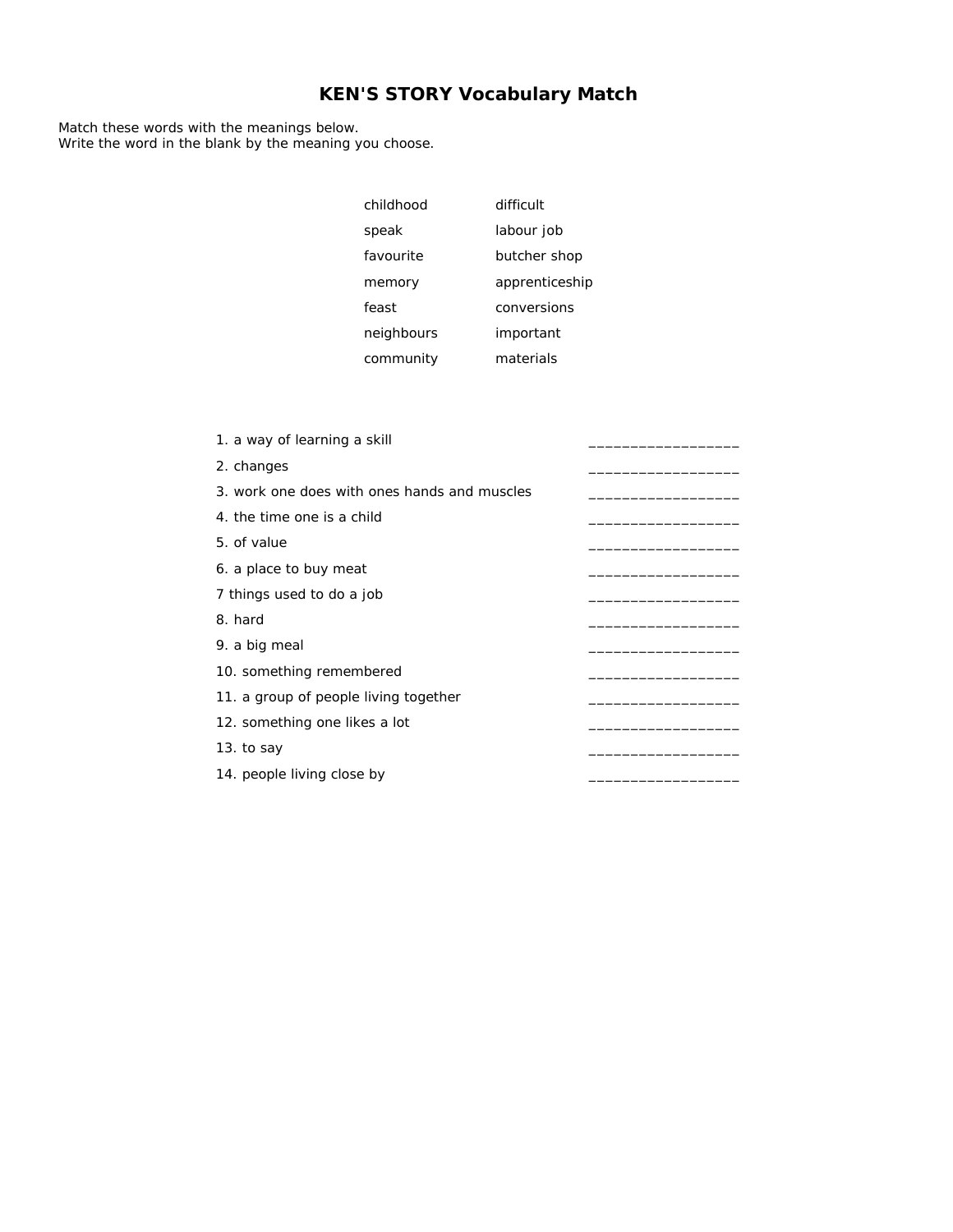## **KEN'S STORY**  Learning About Past Tense

### <span id="page-5-0"></span>**PART 1**

Past tense is used to talk about things that have happened already. Write the past tense by adding the -ed ending to the root words below.

| 1. work  |  |  |  |
|----------|--|--|--|
| 2. stay  |  |  |  |
| 3. look  |  |  |  |
| 4. learn |  |  |  |
| 5. play  |  |  |  |
| 6. start |  |  |  |

### **PART 2**

Circle the correct form of the verb in each sentence.

- 1. Mom (stayed, stay) at home and (look, looked) after us.
- 2. Dad (worked, work) for a farmer.
- 3. I (has, had) to study hard
- 4. I (has, have) three sons and two daughters.
- 5. Our family (moves, moved) to town.
- 6. I (learns, learn) a lot through my work.
- 7. My marks (was, were) not too bad.
- 8. I (learned, learn) that I am good at thinking.
- 9. You have to (got, get) them right.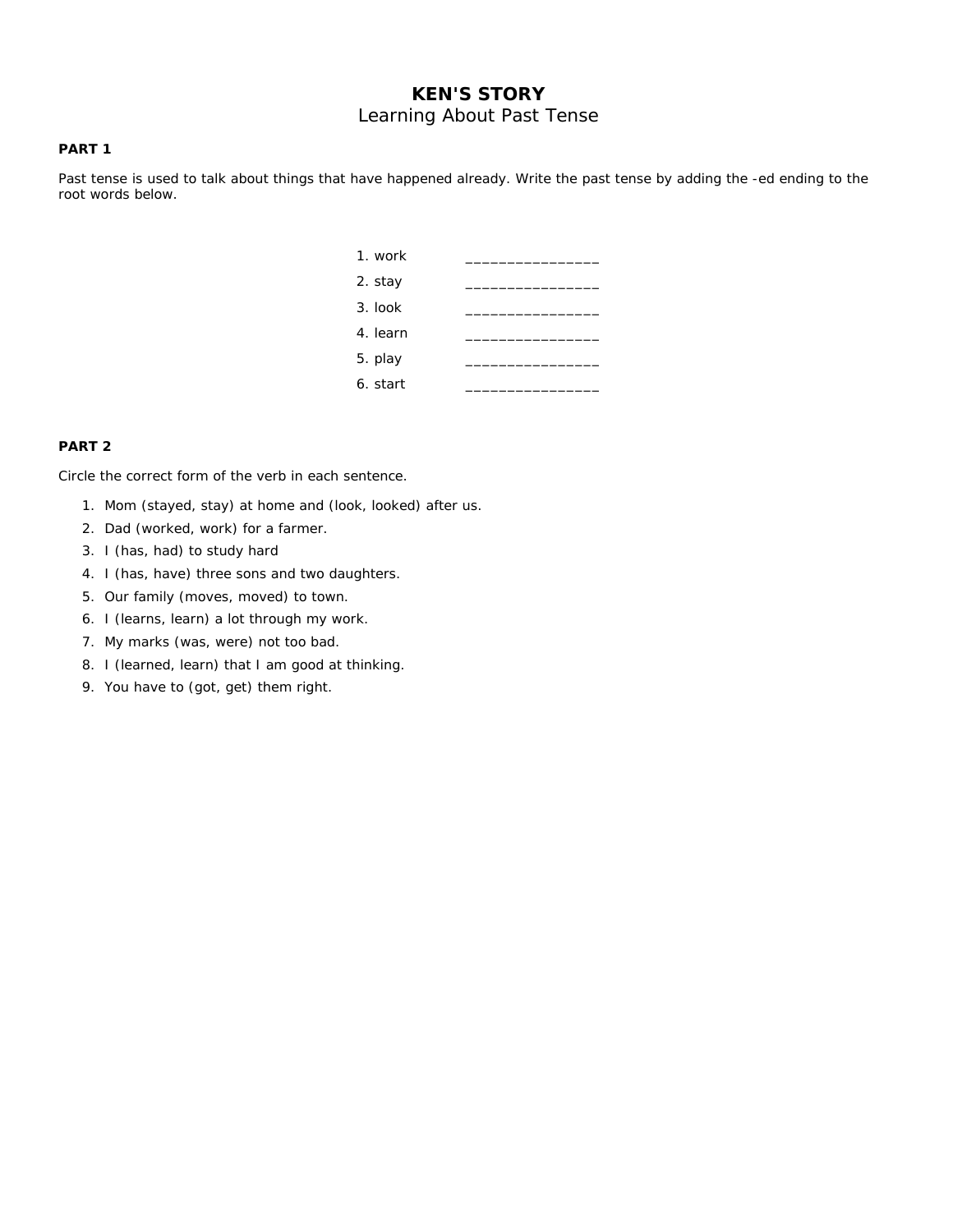### **SAKSAY'S STORY**

<span id="page-6-0"></span>Today Saksay lives and works in Canada, along way from where he was born in Laos and lived in Thailand.

Saksay came to Canada when he was six years old with his parents, three brothers and one sister. The family lived in a small town and the children began school at once. The first thing they had to do was learn to speak and to read English! He learned new English words as his teacher showed him pictures and told him the name of each thing. Saksay remembers the older students from the high school coming to read with them in their special class. The story he liked best was: Clifford, The Big Red Dog. It was also fun to learn about the Canadian holidays and get treats at Halloween!

Math was easy for Saksay! The math he had done in his home land was harder than what he was first asked to do in his new school.

School was very important to Saksay, his brothers and his sister. His parents wanted them to work hard and to do well. In Thailand, a family has to pay so that the children can goto school. To be able to goto school for free was very unusual and not to be wasted. At home in Thailand, only the very smart would get to go beyond highschool. Most young people would learn a trade from someone in the family. Now they were in Canada, all of the children were expected to take further education.

At age 14, when he had finished Grade6, Saksay remembers beginning to work weekends picking mushrooms at the mushroom farm where his mother worked. The money he earned had to be used to help his family.

After finishing high school, Saksay took a two year college course in Business Administration. When he went looking for work, he found that employers wanted people with experience. Without business experience, job hunting was hard.

Saksay then decided to use a skill he had first learned as a young boy - cooking! He went to a technical school and began to take a commercial cooking course through apprentice ship. "People need to eat," says Saksay of this career choice. Today he uses his business training along with his cooking skills when he prices menus, prepares schedules and does kitchen inventory. One day Saksay would like to own his own restaurant.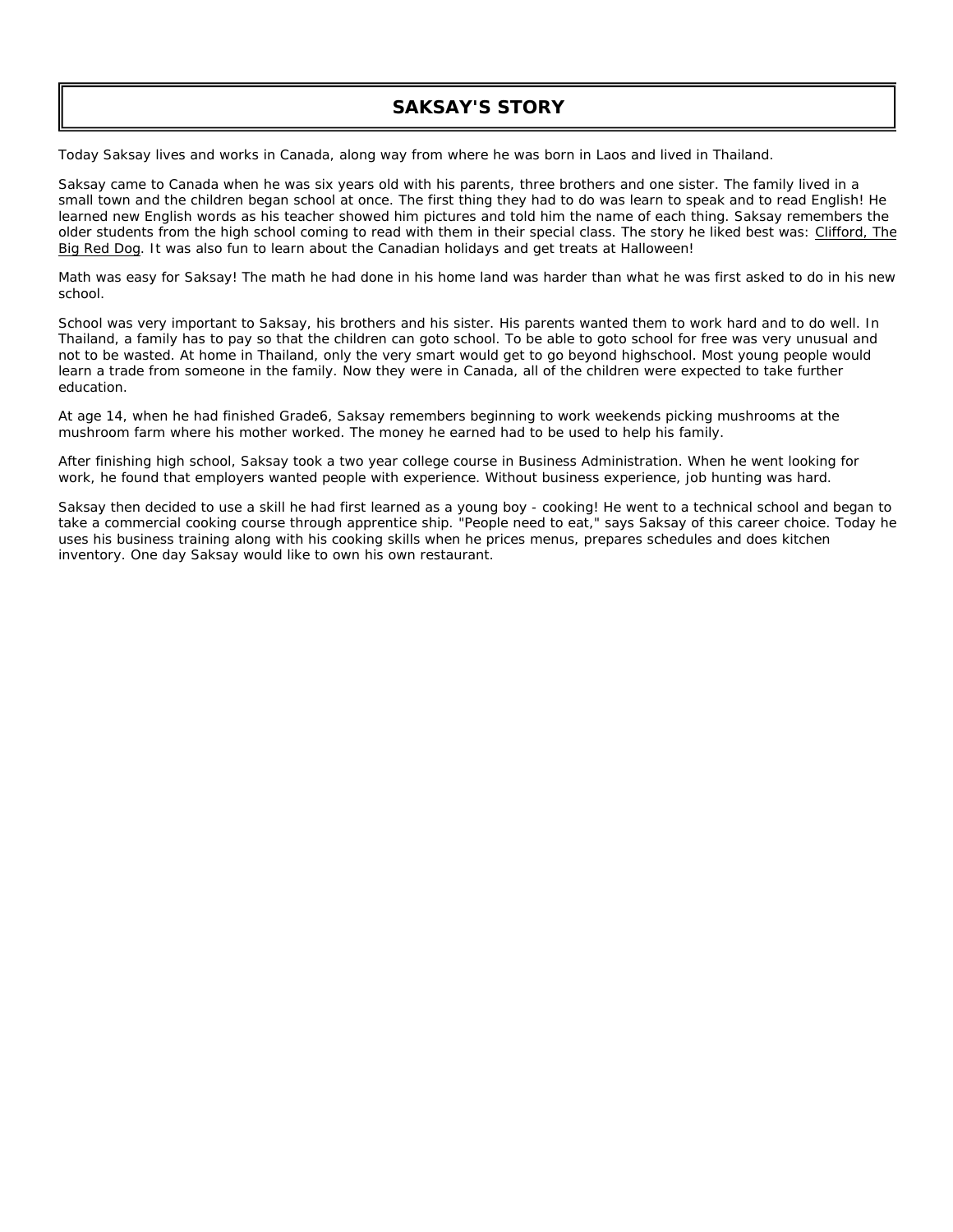"Work is an important part of life," says Saksay. He tells people to look for work they will enjoy. The job he has liked the most was at a Tim Horton's Children's Foundation camping Kananaskis, Alberta. He worked there cooking meals for 160 to 200 people and managing a staff of seven for 3 months one summer. Special foods had to be prepared for some campers. In his off duty hours he spent time with the children doing crafts and playing games. "It was fun!" he says with a grin.

Thinking about work, Saksay says, "After you learn from books, learn more by watching other people. Get lots of experience. Take pride in your work."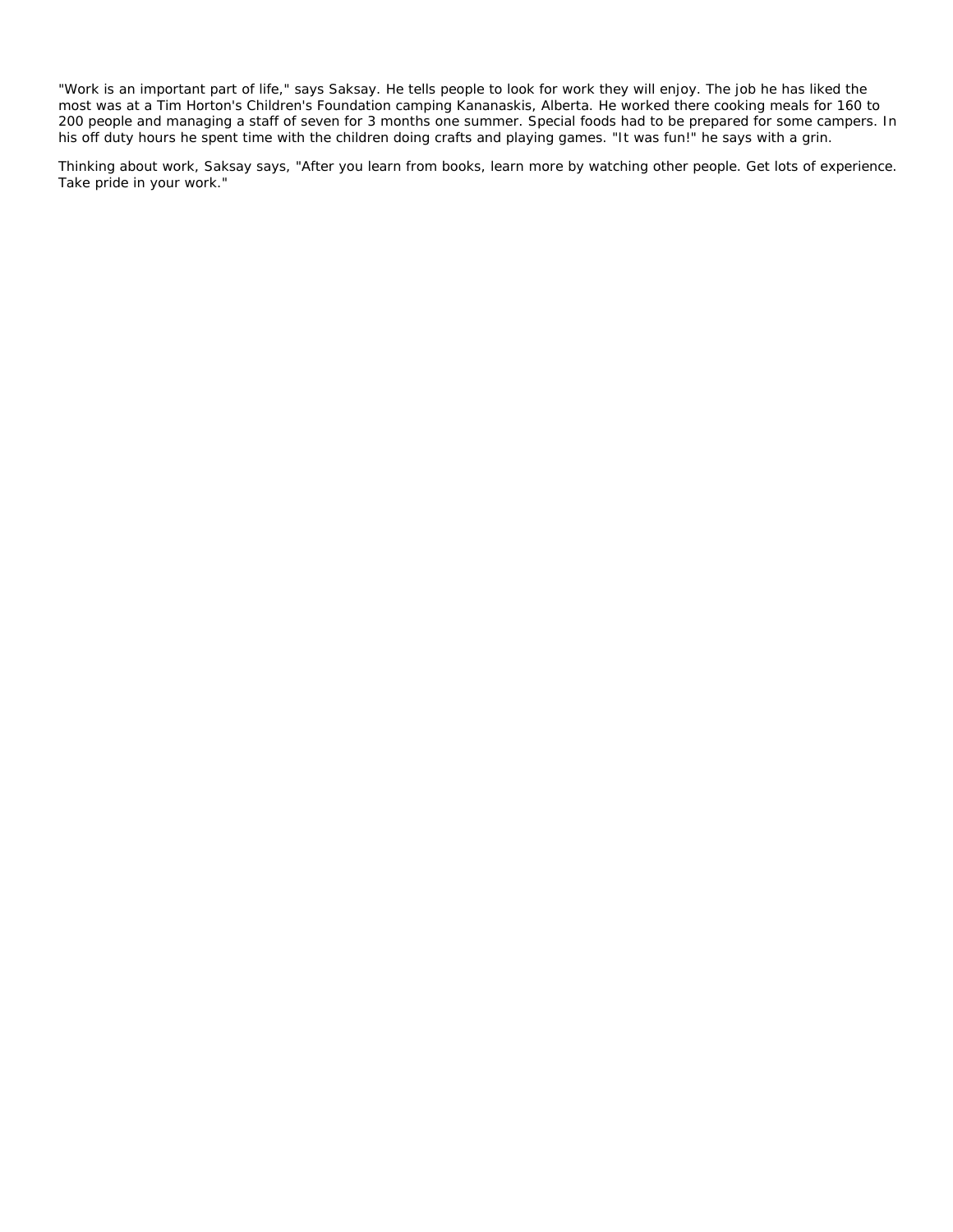## **SAKSAY'S STORY**

<span id="page-8-0"></span>When one reads a story, there are often words that are new. If two people read the same story, they may each find different words that are new to them.

Read Saksay's Story again and choose 6 or more words that you would like to learn more about. You will then use the Vocabulary Square frame to record what you are learning about the words you have chosen. If you need help, ask a literacy tutor or another learner.

Because you may not have used a Vocabulary Square frame before, an example has been prepared for you to follow.

| <b>WORD PARTS</b><br>(root words, prefixes etc.)<br>mush room                                                             | <b>WORD</b><br>mushroom |
|---------------------------------------------------------------------------------------------------------------------------|-------------------------|
| <b>WORD MEANING</b><br>A fungus that is eaten as a<br>food, may be eaten raw or<br>cooked. Grows in dark, damp<br>places. | <b>PICTURE</b>          |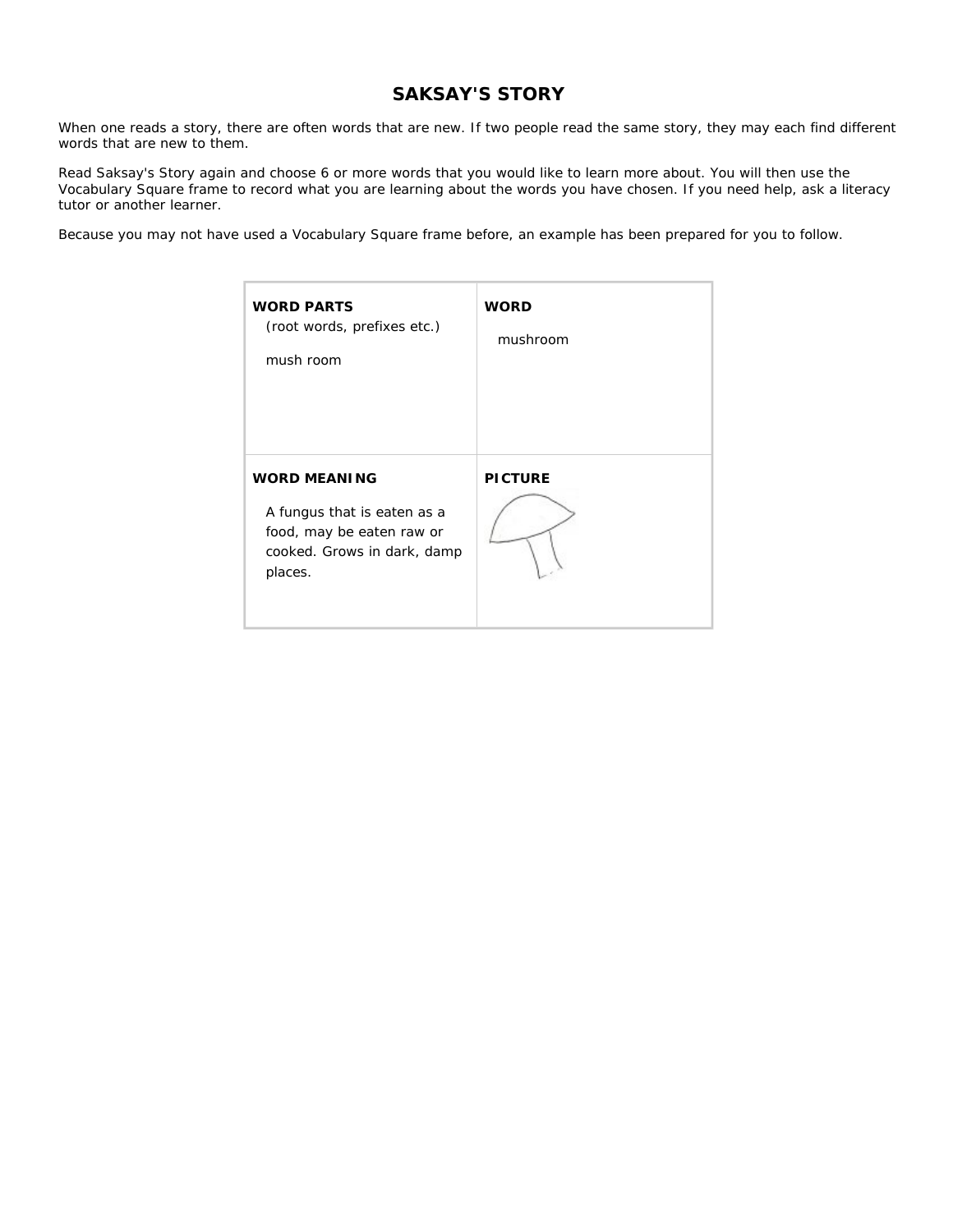## **VOCABULARY SQUARE FRAME**

<span id="page-9-0"></span>

| <b>WORD PARTS</b>           | <b>WORD</b>    |
|-----------------------------|----------------|
| (root words, prefixes etc.) |                |
|                             |                |
|                             |                |
| <b>WORD MEANING</b>         | <b>PICTURE</b> |
|                             |                |
|                             |                |
|                             |                |
|                             |                |

| <b>WORD PARTS</b>           | <b>WORD</b>    |
|-----------------------------|----------------|
| (root words, prefixes etc.) |                |
|                             |                |
|                             |                |
|                             |                |
| <b>WORD MEANING</b>         | <b>PICTURE</b> |
|                             |                |
|                             |                |
|                             |                |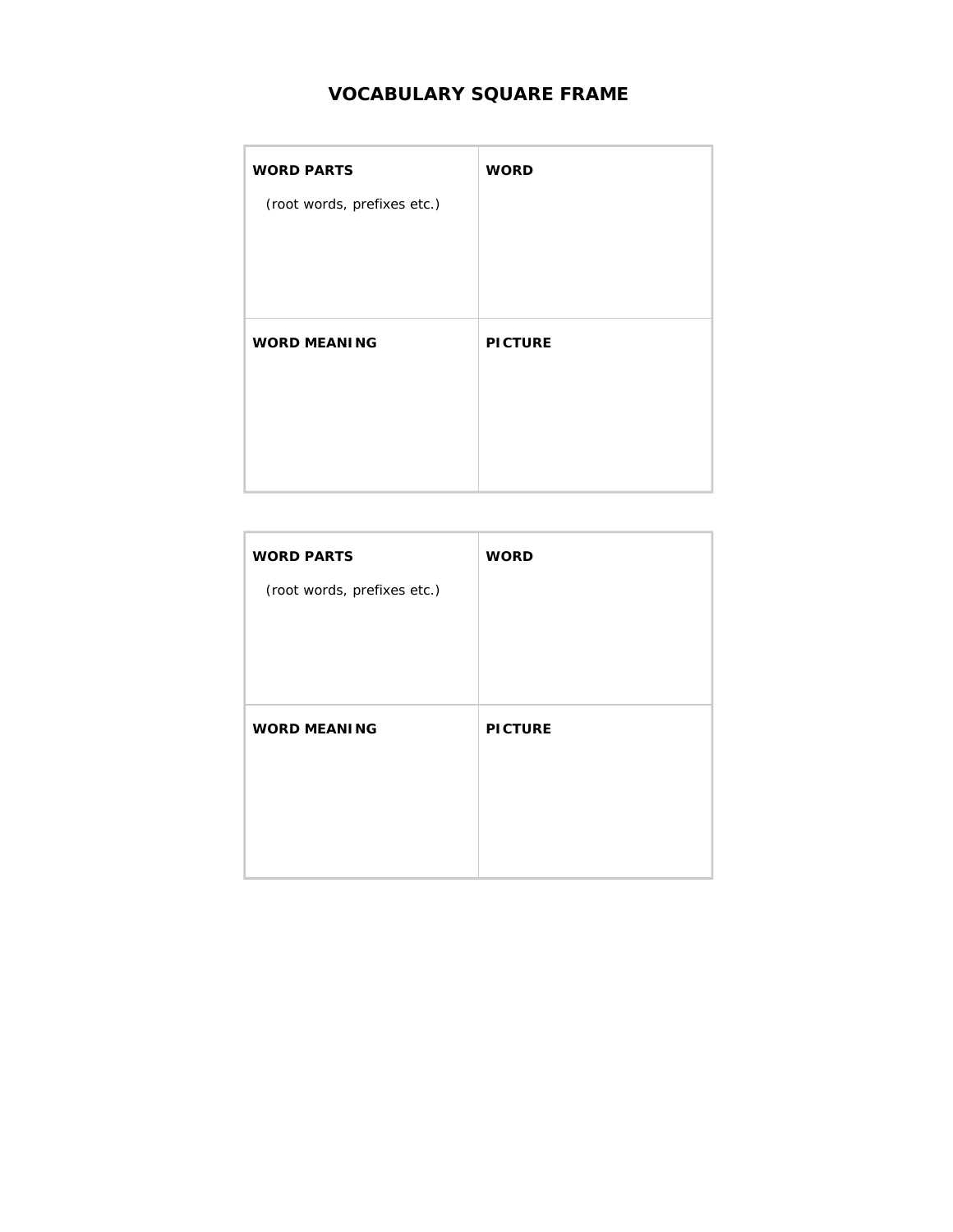### **SAKSAY'S STORY**

### Answering W-5 Questions

<span id="page-10-0"></span>Answer the following questions using complete sentences. Remember that a good sentence begins with a capital letter, ends with a period and tells one complete thought.

- 1. Where was Saksay born?
- 2. Who came to Canada with Saksay?
- 3. What was the first thing that Saksay had to learn at school'!

\_\_\_\_\_\_\_\_\_\_\_\_\_\_\_\_\_\_\_\_\_\_\_\_\_\_\_\_\_\_\_\_\_\_\_\_\_\_\_\_\_\_\_\_\_\_\_\_\_\_\_\_\_\_\_\_\_\_\_\_\_\_\_\_

\_\_\_\_\_\_\_\_\_\_\_\_\_\_\_\_\_\_\_\_\_\_\_\_\_\_\_\_\_\_\_\_\_\_\_\_\_\_\_\_\_\_\_\_\_\_\_\_\_\_\_\_\_\_\_\_\_\_\_\_\_\_\_\_ \_\_\_\_\_\_\_\_\_\_\_\_\_\_\_\_\_\_\_\_\_\_\_\_\_\_\_\_\_\_\_\_\_\_\_\_\_\_\_\_\_\_\_\_\_\_\_\_\_\_\_\_\_\_\_\_\_\_\_\_\_\_\_\_

\_\_\_\_\_\_\_\_\_\_\_\_\_\_\_\_\_\_\_\_\_\_\_\_\_\_\_\_\_\_\_\_\_\_\_\_\_\_\_\_\_\_\_\_\_\_\_\_\_\_\_\_\_\_\_\_\_\_\_\_\_\_\_\_ \_\_\_\_\_\_\_\_\_\_\_\_\_\_\_\_\_\_\_\_\_\_\_\_\_\_\_\_\_\_\_\_\_\_\_\_\_\_\_\_\_\_\_\_\_\_\_\_\_\_\_\_\_\_\_\_\_\_\_\_\_\_\_\_

\_\_\_\_\_\_\_\_\_\_\_\_\_\_\_\_\_\_\_\_\_\_\_\_\_\_\_\_\_\_\_\_\_\_\_\_\_\_\_\_\_\_\_\_\_\_\_\_\_\_\_\_\_\_\_\_\_\_\_\_\_\_\_\_ \_\_\_\_\_\_\_\_\_\_\_\_\_\_\_\_\_\_\_\_\_\_\_\_\_\_\_\_\_\_\_\_\_\_\_\_\_\_\_\_\_\_\_\_\_\_\_\_\_\_\_\_\_\_\_\_\_\_\_\_\_\_\_\_

\_\_\_\_\_\_\_\_\_\_\_\_\_\_\_\_\_\_\_\_\_\_\_\_\_\_\_\_\_\_\_\_\_\_\_\_\_\_\_\_\_\_\_\_\_\_\_\_\_\_\_\_\_\_\_\_\_\_\_\_\_\_\_\_

\_\_\_\_\_\_\_\_\_\_\_\_\_\_\_\_\_\_\_\_\_\_\_\_\_\_\_\_\_\_\_\_\_\_\_\_\_\_\_\_\_\_\_\_\_\_\_\_\_\_\_\_\_\_\_\_\_\_\_\_\_\_\_\_

\_\_\_\_\_\_\_\_\_\_\_\_\_\_\_\_\_\_\_\_\_\_\_\_\_\_\_\_\_\_\_\_\_\_\_\_\_\_\_\_\_\_\_\_\_\_\_\_\_\_\_\_\_\_\_\_\_\_\_\_\_\_\_\_ \_\_\_\_\_\_\_\_\_\_\_\_\_\_\_\_\_\_\_\_\_\_\_\_\_\_\_\_\_\_\_\_\_\_\_\_\_\_\_\_\_\_\_\_\_\_\_\_\_\_\_\_\_\_\_\_\_\_\_\_\_\_\_\_

\_\_\_\_\_\_\_\_\_\_\_\_\_\_\_\_\_\_\_\_\_\_\_\_\_\_\_\_\_\_\_\_\_\_\_\_\_\_\_\_\_\_\_\_\_\_\_\_\_\_\_\_\_\_\_\_\_\_\_\_\_\_\_\_ \_\_\_\_\_\_\_\_\_\_\_\_\_\_\_\_\_\_\_\_\_\_\_\_\_\_\_\_\_\_\_\_\_\_\_\_\_\_\_\_\_\_\_\_\_\_\_\_\_\_\_\_\_\_\_\_\_\_\_\_\_\_\_\_

- 4. How did Saksay's teacher, teach him new words?
- 5. What did Saksay find easy at school?
- 6. Where did Saksay work when he was 14 years old?
- 7. Why did Saksay decide to take a cooking course?
- 8. When did Saksay cook at the children's camp?